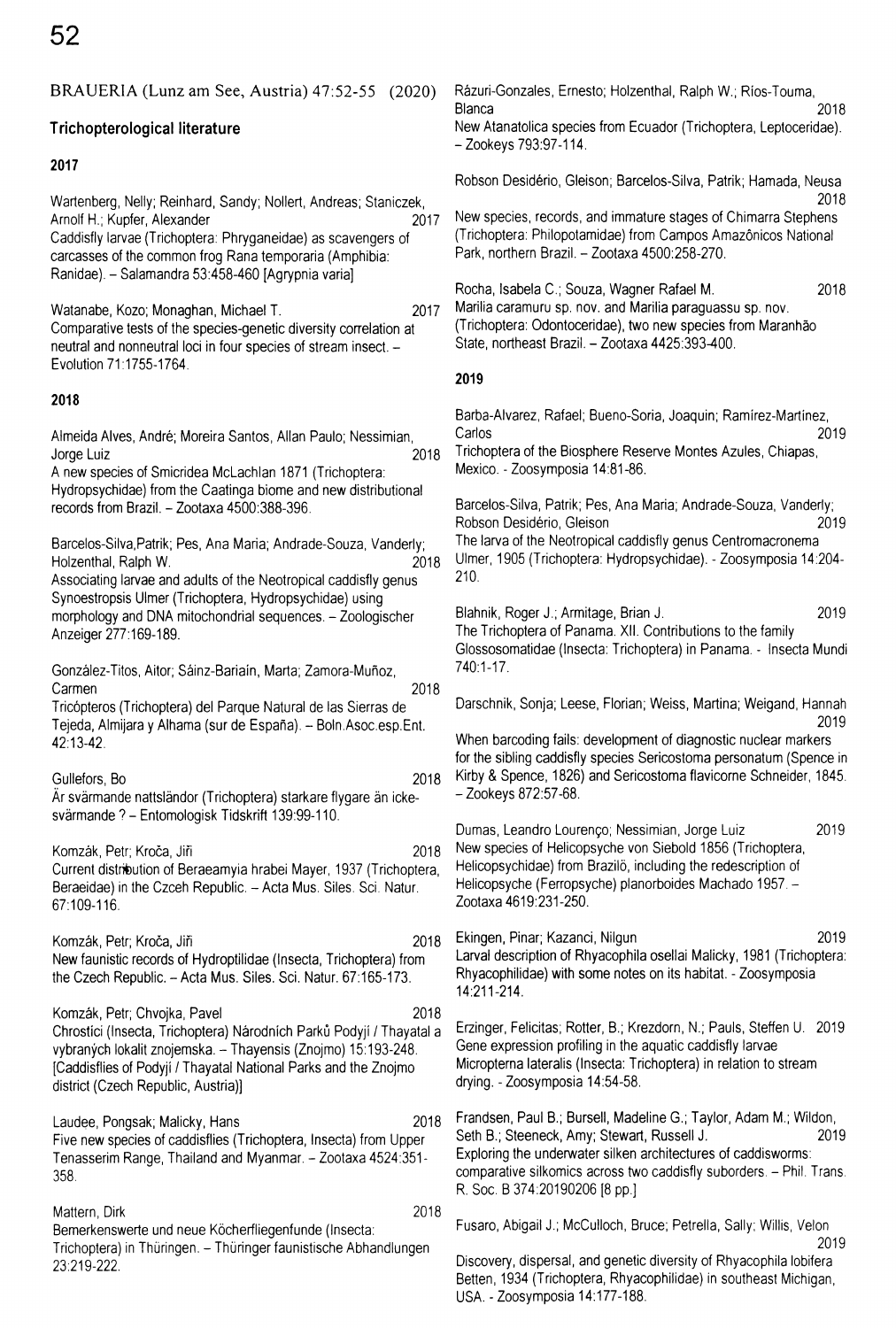Gellert, Marta; Kwiatkowska, Katarzyna; Majecki, Janusz 2019 The importance of shredding caddis larvae (Trichoptera: Limnephilidae) in leaf litter breakdown. - Zoosymposia 14:39-53. Gibon, François-Marie 2019 Le genre Stactobiella à Madagascar (Trichoptera, Hydroptilidae). -Bull.Soc.entomol. de France 124:177-182. Gibon, François-Marie 2019 New species and new records of the genus Oecetis McLachlan in French Guiana (Trichoptera, Leptoceridae). - Bull.Soc.entomol. de France 124:19-26. Gibon, François-Marie; Sganga, Julieta V. 2019 The genera Smicridea McLachlan and Chimarra Stephens in French Guiana (Trichoptera: Hydropsychidae, Philopotamidae). - Zootaxa 4604:183-190. Harris, Steven C.; Rasmussen, Andrew K. 2019 Review of the Orthotrichia (Trichoptera: Hydroptilidae) of Florida, with descriptions of previously unknown females of three species. -Zoosymposia 14:215-230. Harris, Steven C.; Armitage, Brian J. 2019 The Trichoptera of Panama X. The Quebrada Rambala drainage, with description of 19 new species of microcaddisflies (Trichoptera: Hydroptilidae). - Insecta Mundi 707:1-54 Hjalmarsson, Anna E. 2019 Delimitation and description of three new species of Himalopsyche (Trichoptera: Rhyacophilidae) from the Hengduan Mountains, China. - Zootaxa 4638:419-441. Ibrahimi, Halil; Spahija, Ibadete; Bilalli, Astrit; Kuçi, Ruzhdi 2019 Contribution to the knowledge of the caddissfly [sic] (Insecta, Trichoptera) fauna of the Drenica River in Kosovo. - Acta entomologica slovenica 27:59-64. Ito, Tomiko; Shimura, Noriyoshi 2019 Notes on six microcaddisfly species (Trichoptera: Hydroptilidae) recorded for Japan, one a newly described species. - Zootaxa 4629:26-38. Jacquemin, Gilles; Coppa, Gennaro; Le Guellec, Gwendolé 2019 Oxyethira simplex Ris, 1897: nouvelles observations en France (Trichoptera, Hydroptilidae). - Ephemera 20:99-105. Johanson, Kjell Arne; Wells, Alice 2019 New Caledonia's Trichoptera - present status of knowledge. - Zoosymposia 14:87-102. Karaouzas, loannis; Zawal, Andrzej; Michohski, Grzegorz; Pesic, Vladimir 2019 Contribution to the knowledge of the caddisfly fauna of Montenegro - New data and records from the karstic springs of Lake Skadar basin. - Ecologia Montenegrina 22:34-39. Kimura, Goro; Tajika, Goro; Kusama, Toshihiro; Tanikawa, Tsutomu 2019 Behavioral response of adult caddisflies (Trichoptera) to blue and green light-emitting diode lamps. - Zoosymposia 14:59-62. Kuhara, Naotoshi 2019 The genus Kisaura (Philopotamidae) in Shikoku, western Japan, with descriptions of three new species. - Zoosymposia 14:231-240. Kuranishi, Ryoichi B.; Hsu, Li-Peng 2019 Discovery of Eubasilissa signata Wiggins, 1998 (Trichoptera, Phryganeidae) from Taiwan. - Zoosymposia 14:103-107. Labat, Frédéric; Auzeric, Eva; Courte, Mathieu; Fernandez, Nadia; Gaillard, Damien; Grac, Corinne; Lambert, Joyce; Meyer, Albin; Moreau, Aurélie; Poujardieu, Benjamin; Tarozzi, Nicolas 2019 Nouvelles localités de Tricholeiochiton fagesii (Guinard, 1879) en France (Trichoptera, Hydroptilidae). - Ephemera 20:107-112. Laudee, Pongsak; Mesuk, Kankasame 2019 Biodiversity of Trichoptera from waterfalls on islands in the Thai Gulf and the Andaman Sea, Thailand. - Zoosymposia 14:108-112. Lenormand, Jérémy; Raymond, Jean-Claude; Crétollier, Florian; Taubaty, Marine; Bolard, Audrey; Reding, Jean-Paul G. 2019 Présence de Mesophylax impunctatus McLachlan, 1884 et de Limnephilus borealis (Zetterstedt, 1840) dans la zone eulittorale du Lac du Bourget (Savoie, France) (Trichoptera, Limnephilidae). -Ephemera 20:35-46. Liege Gama Neto, Jaime de; Bastos Passos, Mahedy Araujo 2019 The genus Neotrichia Morton1905 (Insecta, Trichoptera, Hydroptilidae) in Roraima state, Brazil: new records and description of seven new species. - Zootaxa 4695:516-528. Liege Gama Neto, Jaime de; Ferreira Ribeiro, José Moacir; Araujo Bastos, Mahedy 2019 Two new species of Hydroptilidae (Insecta, Trichoptera) from the Serra dos Carajás, Pará state, northern Brazil. - Zootaxa 4695:385-390. Macej, Jan; Šumpich, Jan; Chvojka, Pavel 2019 Vÿsledky prûzkumu vybranÿch skupin hmyzu v CHKO Brdy (Hymenoptera: Symphyta, Lepidoptera, Trichoptera) v sezôné 2016. -- Bohemia centralis (Praha) 35:371-390. [Results of faunistic survey of Hymenoptera: Symphyta, Lepidoptera and Trichoptera in the Brdy Highlands Protected Landscape Area (Czech Republic) in 2016] Malicky, Hans; Laudee, Pongsak 2019 Neue Kocherfliegen (Insecta, Trichoptera) aus Laos und Kambodscha. - Linzer biol. Beitr. 51:1395-1408. Malicky, H.; Melnitsky, S.I.; Ivanov, V.D. 2019 Fauna of caddisflies (Insecta, Trichoptera) of the Phuket Island, Thailand. - Russian Entomol. J. 28:425-432. McLaughlin, Julianne E.; Frandsen, Paul B.; Mey, Wolfram; Pauls, Steffen U. 2019 A preliminary phylogeny of Rhyacophilidae with reference to Fansipangana and the monophyly of Rhyacophila. - Zoosymposia 14:189-192. Melnitsky, S.I.; Valuyskiy, M.Yu.; Ivanov, V.D.; Zhukovskaya, M.I.; Zueva, L.V. 2019 Structure of antennal pseudoplacoid sensilla in the caddisfly Philopotamus montanus Donovan (Trichoptera, Philopotamidae). -Entomological Review 99:446-455. Melnitsky, S.I.; Ivanov, V.D.; Malicky, H. 2019 Fauna of caddisflies (Trichoptera) of Langkawi Island, Malaysia. - Entomological Review 99:534-543. Melnitsky, S.I.; Ivanov, V.D. 2019 New species of caddisflies (Insecta, Trichoptera) from V.A. Gusakov collection. - Paleontological Journal 53:506-510. [Baltic Amber] Mendez, Patina K.; Myers, Marilyn J.; Damerow, Joan E.; Lew, Christina; Resh, Vincent H. 2019 Species occurrence and distribution of Trichoptera (caddisflies) in California. - Zoosymposia 14:113-133.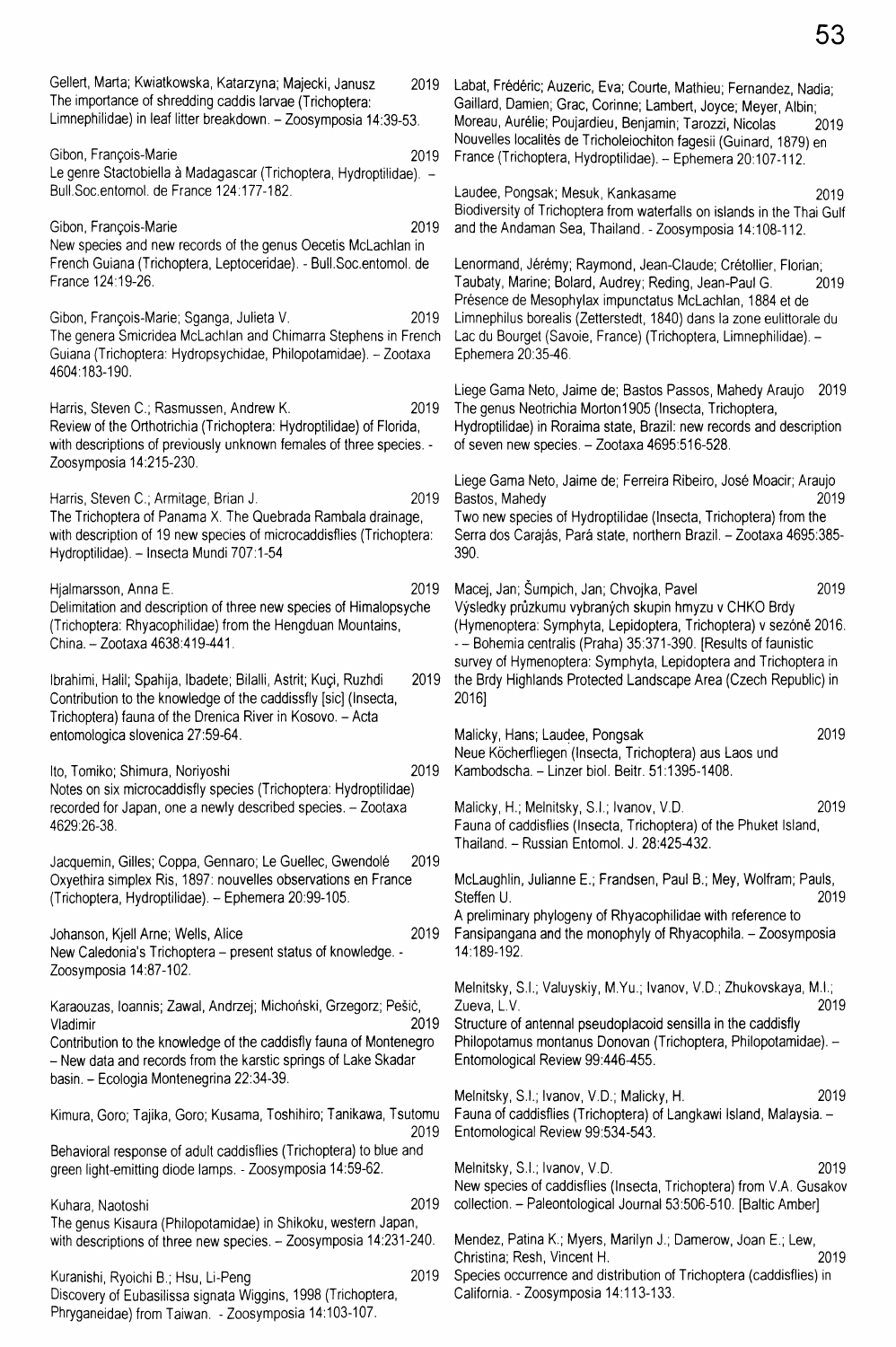Mey, Wolfram; Freitag, Hendrik 2019 New species of caddisflies (Insecta: Trichoptera) from emergence traps at streams in central Palawan, Philippines. - Aquatic Insects

Mey, Wolfram; de Moor, Ferdinand C. 2019 The Trichoptera (Insecta) of the lower Kunene River in Namibia and Angola. - Zoosymposia 14:134-150.

Mey, Wolfram 2019 Nachtrag zur Köcherfliegenfauna der Plane im Naturpark Hoher Fläming (Insecta, Trichoptera). - Veröffentlichungen des Naturkundemuseums Potsdam 4:105-107.

de Moor, Ferdinand C.; Bellingan, Terence A. 2019 Evaluation of the conservation requirements of Trichoptera from the Tsitsikama mountain streams in South Africa. - Zoosymposia 14:151-164.

Morse, J. C.; Frandsen, P. B.; Graf, W.; Thomas, J. A. 2019 Diversity and ecosystem services of Trichoptera. - Insects 2019, 10, 125 (25 pp.).

Morse, John C.; Li, Jing-Ke; Sun, Chang-Hai; Zhang, Xue-Ping; Lin, Lin; Gao, Mei-Xiang 2019 Trichoptera of Liaoning Province, People's Republic of China. - Zoosymposia 14:241-249.

Morse, John C.; Holzenthal, Ralph W.; Robertson R.; Rasmussen, Andrew K.; Currie, Douglas C. 2019 Trichoptera, pp. 585-764, in: Merritt, R.W.; Cummins, K.W.; Berg, M.B. (eds ): An introduction to the aquatic insects of North America, 5<sup>th</sup> edition. Kendall Hunt publ.

Ngirinshuti, Leonce; Rukera Tabaro, Simon; Johanson, Kjell A. 2019 The Trichoptera diversity of Nyungwe National Park, Rwanda, with description of a new species in the family Pisuliidae. - European J. of Taxonomy 576:1-11.

Nozaki, Takao; Ito, Tomiko; Tojo, Koji 2019 Caddisflies collected using a Malaise trap at a spring-fed brook of Shimauchi-yusui in the Matsumoto Basin, central Japan: fauna and phenology. - Zoosymposia 14:165-176.

Nozaki, Takao; Park, Sun-Jin; Kong, Dongsoo 2019 Reexamination of five caddisfly species (Trichoptera, Insecta) recorded from South Korea by Kobayashi (1989). - Animal Systematics, Evolution and Diversity 35:1-5.

*tj*

Nozaki, T. 2019 Trichoptera of irrigation pond. - Nature of irrigation pond 60:43-47 [Japanese]

Nozaki, Takao 2019 Descriptions of five new species of Homoplectra (Trichoptera, Hydropsychidae) from Japan with reassignment of Homoplectra tohokuensis (Korayashi). - Zootaxa 4608:329-344.

Pandher, Manpreet Singh; Parey, Sajad H. 2019 Three new species of genus Chimarra Stephens, 1829 (Trichoptera: Philopotamidae) from Indian Himalaya. - Zoosymposia 14:250-256.

Pandher, Manpreet Singh; Chandra, Kailash 2019 An updated checklist of family Hydropsychidae Curtis, 1835 (Insecta, Trichoptera) from India. - Rec. zool. Surv. India 119:64-68.

Parey, Sajad H.; Pandher, Manpreet S. 2019 A new species of genus Lepidostoma Rambur (Trichoptera, Lepidostomatidae) from India. - Zoosymposia 14:257-260.

Pandher, Manpreet Singh 2019 A new species to the genus Nyctiophylax Brauer (1865) (Trichoptera: Polycentropodidae) from India. - Rec. zool. Surv. India 119:234-237. Prommi, Taeng-on 2019 Population dynamics and seasonal occurrence of adult Amphipsyche meridiana Ulmer 1902 (Trichoptera: Hydropsychidae) in an irrigation pond outlet. - Zoosymposia 14:63-67. Promwong, Wongphan; Thapanya, Decha 2019 Monthly diversity and abundance of caddisflies in upstream and downstream areas of the Mae Ngat Somboonchoi Dam, Chiang Mai Province, Thailand. - Zoosymposia 14:68-80. Razuri-Gonzales, Ernesto; Armitage, Brian J. 2019 The Trichoptera of Panama. XI. Three new species of caddisflies in the genus Smicridea McLachlan (Trichoptera: Hydropsychidae) from Omar Torrijos and Santa Fe National Parks. - Insecta Mundi 710:1-13. Robinson, Jason L.; Parker, Charles R. 2019 Rhyacophila dandaganu, a new caddisfly from the southern Cumberland Plateau (USA) (Trichoptera: Rhyacophilidae). -

Ruiter, David E.; Nishimoto, Hiroyuki 2019 New species of Allomyia Banks from the Western United States (Trichoptera: Apataniidae). - Zoosymposia 14:273-288.

Zoosymposia 14:261-272.

Ruiter, David E.; Mutch, Robert A. 2019 Montiphylax, (Trichoptera, Limnephilidae), a new genus to accommodate the western North American species: Stenophylax antennatus Banks, 1900, Philocasca thor Nimmo, 1971, and Philocasca alba Nimmo, 1977. - ZooKeys 845:153-180.

Shevchenko, Jade; Yuni, Achmad B. M.; Frandsen, Paul B. 2019 Undergraduate teaching of scientific concepts using DNA barcoding of Trichoptera. - Zoosymposia 14:16-31.

Skála, Ivan; Lapšanská, Natália; Špaček, Jan 2019 Makrozoobenthos potoků CHKO Brdy. - Bohemia centralis (Praha) 35:291-358. [Macrozoobenthos of brooks in the Brdy Highlands Protected Landscape Area (Czech Republic)]

Suwannarat, Nannaphat; Malicky, Hans; Morse, John C.; Laudee, Pongsak 2019 Four new species of Rhyacophila Pictet, 1834 (Trichoptera: Rhyacophilidae) from southeast Asia. - Zootaxa 4657:369-376.

Uy, Christine Jewel C.; Kuhara, Naotoshi; Bae, Yeon Jae 2019 Taxonomic review of the Northeast Asian species of Kisaura (Philopotamidae) with description of a new species. - Zoosymposia 14:289-299.

Uy, Christine J.; Ji Hyoun Kang; Morse, J. C.; Bae, Yeon Jae 2019 Phytogeny of Macronematinae (Trichoptera: Hydropsychidae) based on molecular and morphological analyses. - Can. Entomol. 151:696-716.

Valladolid, Maria; Karaouzas, loannis; Arauzo, Mercedes; Dorda, Beatriz A.; Rey, Isabel 2019 The Rhyacophila fasciata group in Greece: Rhyacophila kykladica Malicky & Sipahiler 1993 (stat.prom.) (Trichoptera, Rhyacophilidae). Morphological description, genetic and ecological features. - Zootaxa 4657:503-522.

40:207-235.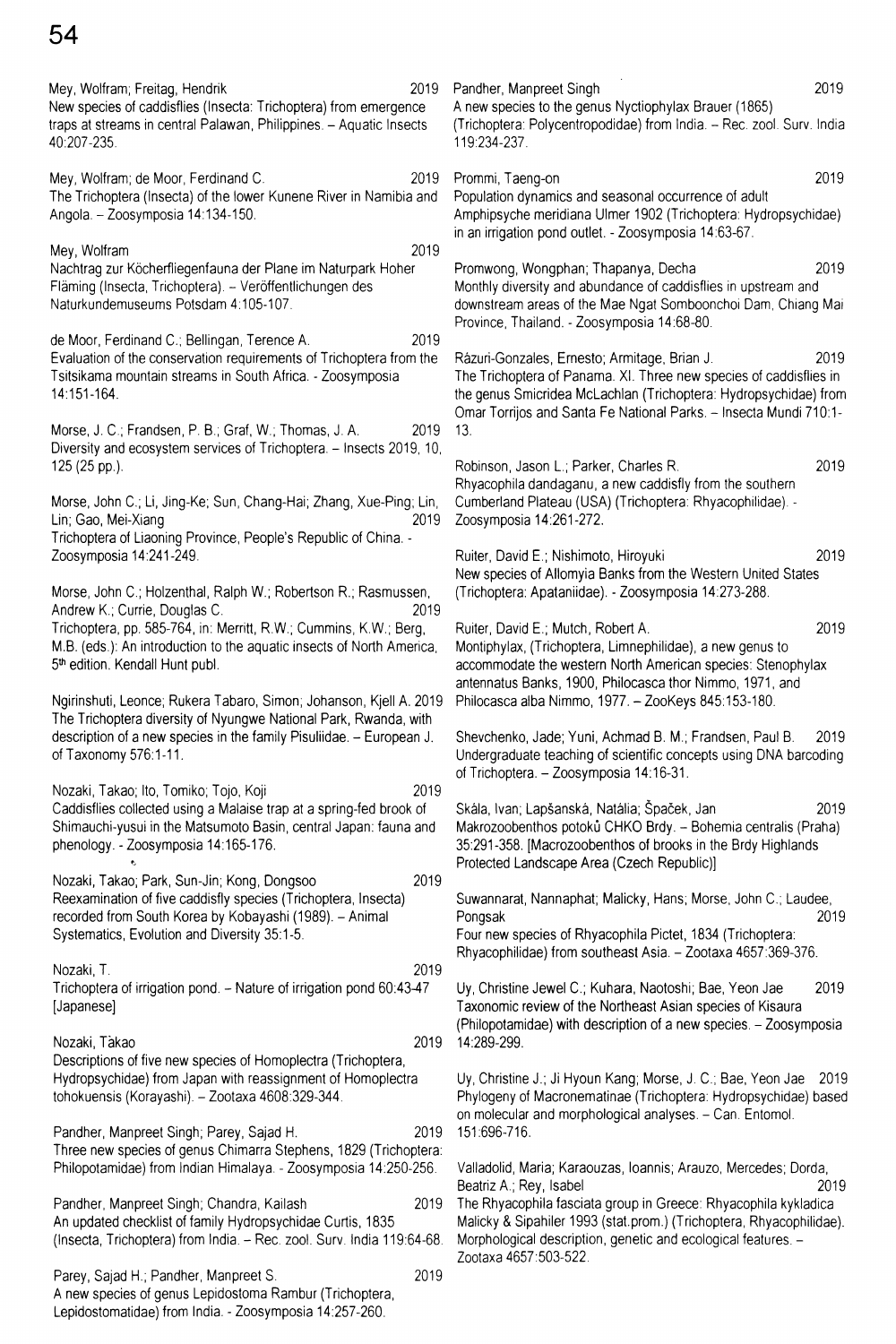Valuyskiy, M.Yu.; Melnitsky, S.I.; Ivanov, V.D. 2019 Comparatie analysis of antennal surfaces in adult caddisflies of the genus Ecnomus McLachlan (Trichoptera, Ecnomidae). - Entomological Review 99:302-309. Vondrák, Daniel; Schafstall, Nick B.; Chvojka, Pavel; Chiverrell, Richard C.; Kuosmanen, Niina 2019 Postglacial succession of caddisfly (Trichoptera) assemblages in a central Europen montane lake. - Biologia 74:1325-1338. Waringer, Johann; Malicky, Hans 2019 The larvae of Aihripsodes longispinosus longispinosus (Martynov 1909), Athripsodes longispinosus paleochora (Malicky 1972), and Athripsodes bilineatus aegeus Malicky 1999 (Trichoptera: Leptoceridae), including a discriminatory matrix to the larvae of genus Athripsodes Billberg 1820 in Greece. - Zootaxa 4609:485-498. Waringer, Johann; Malicky, Hans 2019 The larvae of Limnephilus minos Malicky 1970 and Mesophylax impunctatus aduncus (Navás 1923) (Trichoptera: Limnephilidae), including a discriminatory matrix for the Greek limnephilid larvae with multifilament gills. - Zootaxa 4612:187-204. Waringer, Johann; Malicky, Hans 2019 Identification and morphology of a rhyacophilid caddisfly larva from Cyprus: Rhyacophila aphrodite Malicky 1975. - Zootaxa 4623:563- 570. Weaver, Dana; Spagna, Joseph C.; Mendez, Patina K. 2019 Phylogenetics of a small caddisfly genus (Thremmatidae: Oligophlebodes): comparison among multiple hypotheses from DNA barcode data. - Zoosymposia 14:193-203. Wells, Alice; Johanson, Kjell Arne; Dostine, Peter 2019 Why are so many species based on a single specimen? -Zoosymposia 14:32-38. Wrege, Coleson F.; Morse, John C. 2019 Females of southeastern United States species of Brachycentrus Curtis, 1984 [sic] (Trichoptera, Brachycentridae). - Aquatic Insects 40:196-206. **2020** Armitage, Brian J.; Harris, Steven C.; Blahnik, Roger J.; Thomson, Robin E.; Ríos González, Tomás A.; Aguirre, Yusseff 2020 The Trichoptera of Panama XIII. Further new country records for caddisflies (Insecta: Trichoptera) from the Republic of Panama. - Insecta Mundi 744:1-8. Dia, Aref 2020 Recherches écologiques sur les Trichoptères des rivières du Liban: Les vicariances écologiques. - Braueria 47:27-37. Holzenthal, Ralph, Bueno-Soria, Joaquin 2020 Oliver S. Flint, Jr. - Braueria 47:5-26. Hu, Yan-li; Tsring, Samten; Wang, Bei-xin; Sun, Chang-hai 2020 Descriptions of larvae of three Philopotamidae species from China (Insecta, Trichoptera). - Zootaxa 4731:509-521. Ito, Tomiko 2020 The genus Stactobiella Martynov (Trichoptera, Hydroptilidae) in Japan. - Zootaxa 4748:561-571. Kaur, Simarjit; Garima, Deepti; Singh Pander, Manpreet 2020 New species and new records of caddisflies (Insecta: Trichoptera) Malicky, Hans; Ivanov, Vladimir D.; Melnitsky, Stanislav I. 2020 New caddisflies (Insecta, Trichoptera) from the Krabi and Phang Nga provinces, southern Thailand. - Zootaxa 4729:401-415. Malicky, Hans 2020 Ein neuer Drusus (Trichoptera, Limnephilidae) aus dem Piemont: Drusus delmastroi n.sp. - Braueria 47:38. Malicky, Hans, Suwannarat, Nannaphat 2020 Sechs neue Köcherfliegen (Trichoptera) aus Süd-Thailand. -Braueria 47:48-51. Mey, Wolfram 2020 Description of Apsilochorema sinnemanorum sp.n. from New Guinea (Trichoptera, Hydrobiosidae). - Braueria 47:4. Moreira Santos, Allan Paulo 2020 A review of the Neotropical microcaddisfly genus Acostatrichia Mosely, 1939 with description of a new species from Brazil (Trichoptera: Hydroptilidae: Leucotrichiinae). - Zootaxa 4755:201- 230. Nozaki, Takao; Shimura, Noriyoshi 2020 A newe species of the genus Goera Stephens (Trichoptera, Goeridae) found in madicolous habitats in Amami-Oshima, southwestern Japan. - Zootaxa 4732:573-579. Pandher,Manpreet Singh; Kaur,Simarjit; Parey, Sajad Hussain 2020 New species of genus Hydromanicus Brauer, 1865 (Trichoptera: Hydropsychidae) from India. - Zootaxa 4742:343-350. Pandher, Manpreet Singh, Kaur, Simarjit, Garima, Deepti 2020 New records of Glossosoma atitto Malicky & Chantaramongkol, 1992 and Ecnomus areion Malicky, 1999 from India. - Braueria 47:39-40. Salokannel, Juha, Rantala, Markus P., Nupponen, Kari 2020 Caddisfly records from an expedition to Tajikistan. - Braueria 47:43- 44. Silva Calvacante, Bruna Maria; Dumas, Leandro Lourengo; Nessimian, Jorge Luiz 2020 The immature stages of Phylloicus obliquus Navás, 1931 (Insecta: Trichoptera: Calamoceratidae). - Zootaxa 4748:365-374. Sipahiler, Füsun 2020 A new species of the genus Thremma McLachlan, 1876 from northeastern Turkey (Trichoptera, Uenoidae). - Braueria 47:41-42. Sipahiler, Füsun 2020 Four new species of caddisflies from northern Turkea (Trichoptera, Rhyacophilidae, Philopotamidae). - Braueria 47:45-47. Vitecek, Simon; Martini, Jan; Zittra, Carina; Kuhlmann, Hendrik; Vieira, Ariane; Waringer, Johann 2020 The larva of Drusus dudor Oläh, 2017, including an updated key to larval Drusinae Banks, 1916 (Insecta, Trichoptera, Limnephilidae). - Zookeys 908:137-155. [= Monocentra lepidoptera] Waringer, Johann; González, Marcos A.; Malicky, Hans 2020 Discriminatory matrix for the larvae of the European Thremma species (Trichoptera, Thremmatidae). - Zootaxa 4718:451-469. Waringer, Johann; Malicky, Hans 2020 The larva of Rhyacophila hartigi Malicky 1971, including a discriminatory matrix to the Italian Rhyacophila larvae with tufted multifilament gills (Rhycophilidae, Trichoptera). - Zootaxa 4731:103-114.

from India. - Zootaxa 4747:350-360.

55